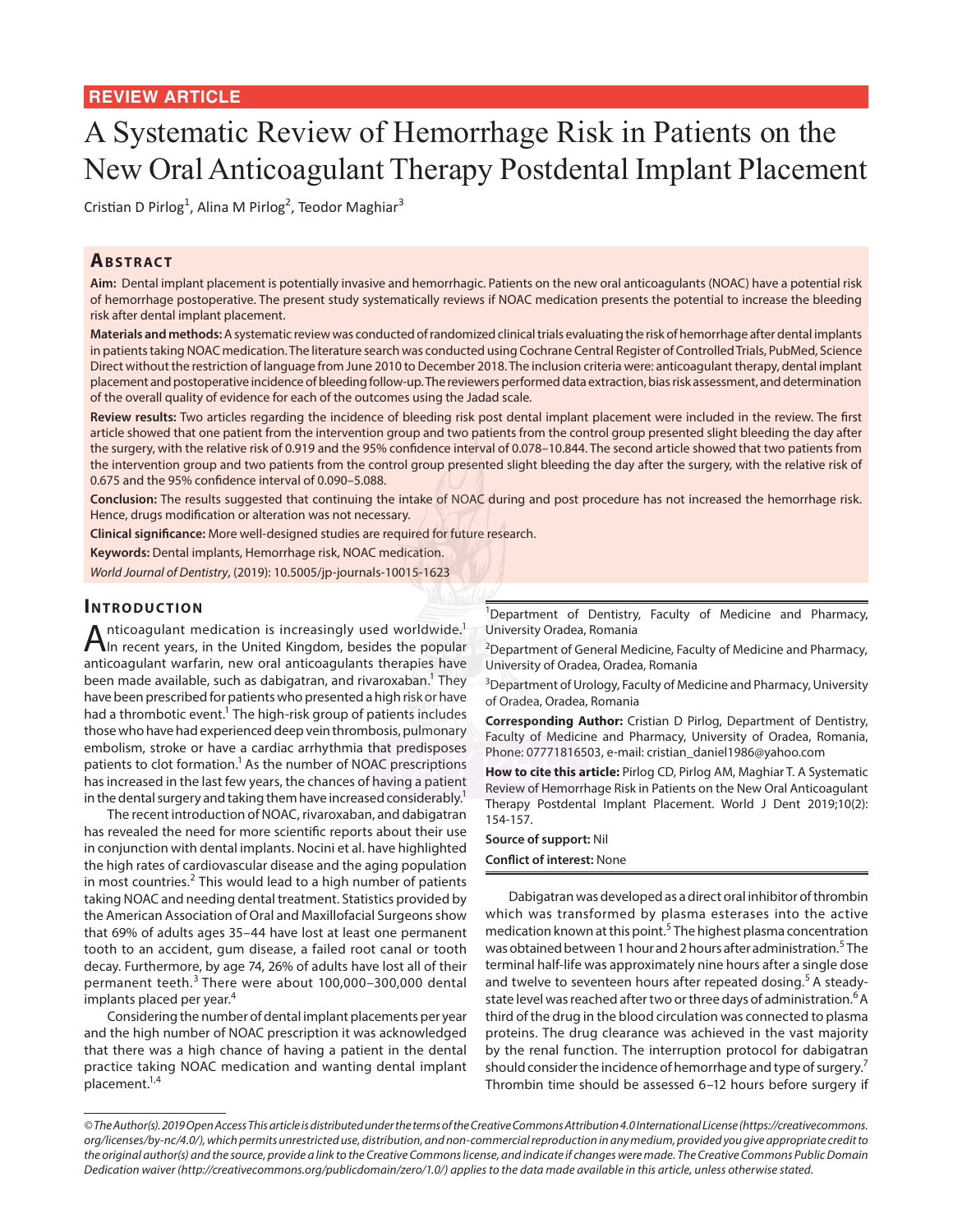the risk of hemorrhage was high or if highly difficult surgery was planned.7

Rivaroxaban is a direct oral inhibitor of factor Xa. Peak plasma concentrations are reached 2–4 hours after intake.<sup>8</sup> Rivaroxaban has no direct effect on platelet aggregation, but indirectly inhibits platelet aggregation induced by thrombin.<sup>8</sup> The half-life for rivaroxaban was regarded in the frame of five and thirteen hours.<sup>8</sup>

By systematically reviewing the available literature, the direct relationship between NOAC medication and prolonged oral hemorrhage following implant placement was analyzed.

The scope of the present article was to research if NOAC medication has the potential to increase bleeding risk after dental implant placement.

#### **MATERIALS AND METHODS**

A systematic review was conducted of available literature evaluating the possibility of NOAC medication increasing the hemorrhage risk after dental implants. The literature search was conducted using the Cochrane Central Register of Controlled Trials, PubMed and Science Direct databases without the restriction of language from June 2010 to December 2018. A combination of the following keywords was used: "oral anticoagulant," " new oral anticoagulation" "bleeding risk" and "dental implant".

The inclusion criteria were represented by articles that researched the postoperative incidence of bleeding in patients on NOAC that had dental implant placement.

The exclusion criteria were studies that presented other dental procedures or the patients included in the article were administered other antithrombotic medication. Also if patients were not followed up after the procedure for a sufficient amount of time, any guidelines, expert opinions, animal studies, case reports or reviews were considered in the exclusion criteria.

Three reviewers performed data extraction, bias risk assessment, and determination of the overall quality of evidence for each of the outcomes using the Jadad scale.

The methodological quality of clinical trials was assessed by the Jadad scale in terms of the presence of randomization, masking, and accountability of all patients including withdrawals, as described in the literature.

#### **RESULTS**

Initially, 217 studies were identified with our search strategy (Flow chart 1) using the keywords mentioned in the methodology. The inclusion and exclusion criteria were applied to obtain the relevant studies which contained NOAC medication and dental implant placement as the researched focus. There were a number of 215 articles excluded due to the fact of being guidelines, expert opinions, case reports or articles that did not assess the hemorrhage risk after dental implant placement on patients on NOAC. Following the screening process, two full-text articles were selected (Flow chart 1) and included in the assessment. Due to the heterogeneity of the key parameters, aggregation of statistical data was not possible. Therefore, a descriptive analysis of the selected studies was conducted. The clinical studies identified are shown in Table 1.

Gómez et al. compared the postoperative hemorrhage for groups who were taking rivaroxaban with patients not medicated after dental implant placement.<sup>9</sup> They have conducted a randomized clinical trial in an outpatient setting. Patients in the intervention group had been in treatment with rivaroxaban for over six months before the dental implant surgery. There was

no significant difference between the two groups of patients regarding the incidence of bleeding risk. The relative bleeding risk of 0.919 with a 95% confidence interval of 0.078–10.844 was obtained. The same local hemostatic measures were applied to both groups. The authors concluded that patients can undergo dental implant placement procedures without changing their rivaroxaban medication intake.

Gomez et al. assessed the postoperative bleeding risk for two groups. In the first group were included the patients who were taking dabigatran and in the second group those who were not medicated.10 They have conducted a randomized clinical trial in an outpatient setting. Patients in the intervention group had been in treatment with dabigatran for over six months before the dental implant surgery. The relative bleeding risk of 0.675 with a 95% confidence interval of 0.090–5.088 was obtained. There was no significant difference between the two groups of patients regarding the incidence of bleeding risk. The same local hemostatic measures were applied to both groups. The authors concluded that patients can undergo dental implant placement procedures without changing their dabigatran medication intake.

The results associated with the incidence of bleeding after dental implants placement have shown acceptable reliability with both studies.

#### **Discussion**

The recent introduction of new oral anticoagulant medications, rivaroxaban, and dabigatran, has revealed the need for more scientific reports about their use in conjunction with dental implant placement.11 Dental implants have become a worldwide known procedure which has gained huge popularity due to its good prognostic and success longevity.<sup>12</sup>

The dental implant surgery was regarded as a procedure that was likely to have caused bleeding post-treatment by the Scottish Dental Clinical Effectiveness Programme.<sup>13</sup> This in conjunction with anticoagulant medication raised a scientific question upon procedural boundaries of dental implants.

The patient had administered rivaroxaban and dabigatran for a sufficient amount of time before surgery and the medication was administered during and after surgery. In both studies, the implant placement was conducted in an outpatient facility. In both cases, there were multiple sites for implant placement.

The incidence of bleeding in patients taking rivaroxaban and dabigatran therapy following dental implant placement



**Flow chart 1:** Prisma flow diagram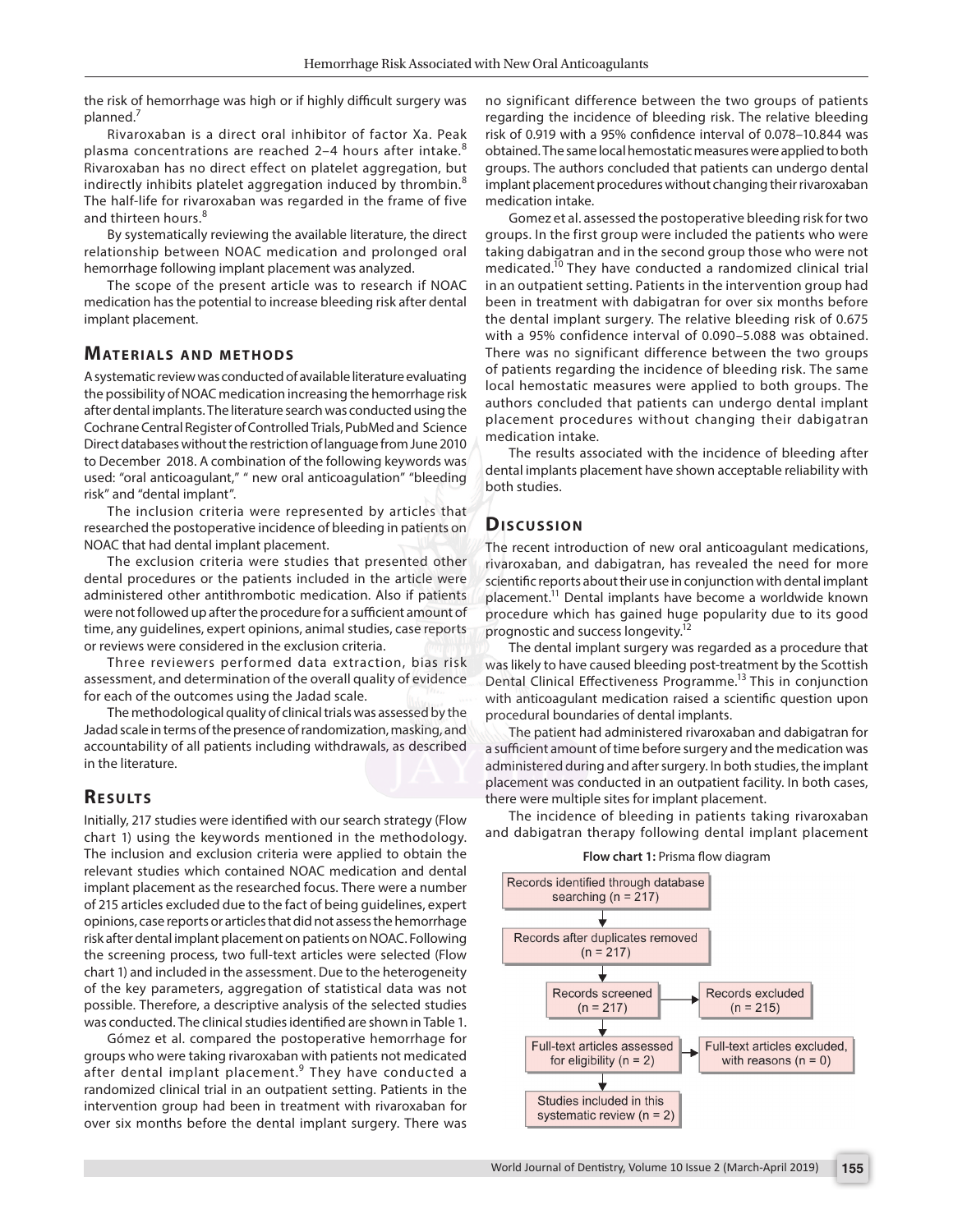| Author and year                     | JADAD score    | Type of research              | Intervention group/<br>control group            | Hemostatic<br>measures                                                          | Result                                                                                                                                                                                             |
|-------------------------------------|----------------|-------------------------------|-------------------------------------------------|---------------------------------------------------------------------------------|----------------------------------------------------------------------------------------------------------------------------------------------------------------------------------------------------|
| Gómez-Moreno<br>et al. <sup>9</sup> | $\overline{2}$ | Randomized<br>clinical trials | 18 taking<br>rivaroxaban/39<br>healthy subjects | Nonabsorbable<br>sutures<br>gauzes<br>impregnated with<br>tranexamic acid<br>5% | 1 from intervention group<br>and 2 from the control<br>group presented slight<br>bleeding the day after the<br>surgery.<br>Relative risk of 0.919<br>95% confidence interval of<br>0.078-10.844    |
| Gómez-Moreno<br>et al. $10$         | 2              | Randomized<br>clinical trials | 29 taking<br>dabigatran/49<br>healthy subjects  | Nonabsorbable<br>sutures<br>gauzes<br>impregnated with<br>tranexamic acid<br>5% | 2 from intervention group<br>and 2 from the control<br>group presented slight<br>bleeding the day after the<br>surgery.<br>Relative risk of 0.675<br>95% confidence interval of<br>$0.090 - 5.088$ |

#### **Table 1:** Clinical studies identified in the systematic research

has not been statistically significantly higher than in the control groups. Reviewing the incidence of bleeding after dental implant placement, it has been clear that the bleeding risk has not increased if local hemostatic procedures were taken.

Local measures, such as sutures, gauzes, and 5% tranexamic acids should be the main hemostatic procedures following dental implant placement in a patient under anticoagulant medication.14,15 Following this clinical procedure any unwanted hemorrhagic events could be avoided. A proper follow-up of the patient healing process would be ideal to assess and prevent any further issues.

The risk of bias was that in both studies there was no discussion regarding patients' comorbidities. Conditions, such as liver disease, chronic renal failure, and hematological diseases can increase the bleeding risk or can be the main cause for any hemorrhagic events post-treatment. A thorough general pre-surgery assessment should be conducted to identify any chronic pathologies that can have a direct effect on the coagulation and hemorrhagic risk. Another bias was identified as the operators were not blinded during the procedures and at the review appointment. It was not mentioned if the different sites could have affected the bleeding risk as some location might be more prone to hemorrhage than others. The limited amount of time since NOAC medication has been made available and the specific dental treatment researched decreased the available number of articles studied.

## **CONCLUSION**

The level of the available evidence was low so that no strong clinical recommendations could be formulated. Future studies should focus on the bleeding risk for patients having dental implants placement and taking anticoagulant medication.

#### **Re f e r e n c e s**

- 1. Becker DE. Antithrombotic drugs: pharmacology and implications for dental practice. Anesth Prog 2013;60(2):72-80.
- 2. Nocini PF, Castellani R, Zanotti G, et al. The use of computer-guided flapless dental implant surgery (NobelGuide) and immediate function to support a fixed full-arch prosthesis in fresh-frozen homologous patients with bone grafts. J Craniofac Surg. 2013;24:e551-e558.
- 3. Oral and maxillofacial surgeons: the experts in face, mouth and jaw surgery [Internet] Rosemont (IL): American Association of Oral and Maxillofacial Surgeons; [cited 2014 Apr 21.
- 4. Gupta A, Dhanraj M, Sivagami G. Status of surface treatment in endosseous implant: a literary overview. Indian J Dent Res. 2010;21:433-438.
- 5. Stangier J, Rathgen K, Stähle H, et al. The pharmacokinetics, pharmacodynamics and tolerability of dabigatran etexilate, a new oral direct thrombin inhibitor, in healthy male subjects. Br J Clin Pharmacol 2007;64(3):292-303.
- 6. Ageno W, Gallus AS, Wittkowsky A, et al. Oral anticoagulant therapy: antithrombotic therapy and prevention of thrombosis, 9th ed: American college of chest physicians evidence-based clinical practice guidelines. Chest 2012 Feb.
- 7. Van Ryn J, Stangier J, Haertter S, et al. Dabigatran etexilate a novel, reversible, oral direct thrombin inhibitor: interpretation of coagulation assays and reversal of anticoagulant activity. Thromb Haemost 2010;103(6):1116-1127.
- 8. Kubitza D, Becka M, Voith B, et al. Safety, pharmacodynamics, and pharmacokinetics of single doses of BAY 59-7939, an oral, direct factor Xa inhibitor. Clin Pharmacol Ther 2005;78(4):412-421.
- 9. Gómez-Moreno G, Aguilar-Salvatierra A, Fernández-Cejas E, et al. Dental implant surgery in patients in treatment with the anticoagulant oral rivaroxaban. Clin Oral Implants Res 2016;27(6):730-733.
- 10. Gómez-Moreno G, Fernández-Cejas E, Aguilar-Salvatierra A, de Carlos F, Delgado-Ruiz RA, Calvo-Guirado JL. Dental implant surgery in patients in treatment by dabigatran. Clin Oral Implants Res. 2018 Jun;29(6):644-648.
- 11. Nice . Https://wwwniceorguk/advice/ktt16. [Online]. Available from: https://www.nice.org.uk/advice/ktt16 [Accessed January 2019].https:// www.aaid.com/about/press\_room/dental\_implants\_faq.html.